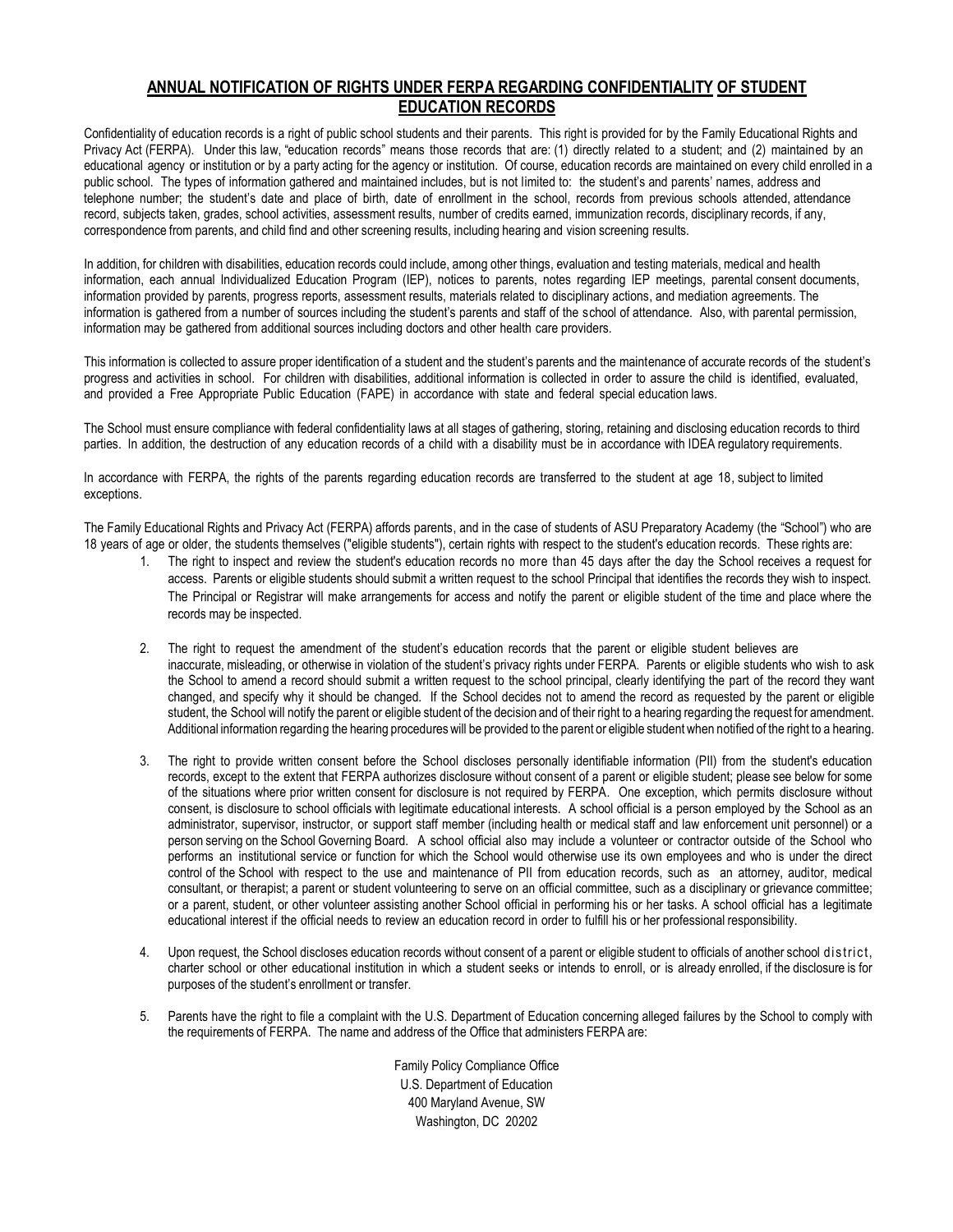FERPA permits the disclosure of PII from students' education records, without consent of the parent or eligible student, if the disclosure meets certain conditions found in Title 34, Section 99.31 of the FERPA regulations. Except for disclosures to School officials, disclosures related to some judicial orders or lawfully issued subpoenas, disclosures of directory information, and disclosures to the parent or eligible student, §99.32 of FERPA regulations requires the School to record the disclosure. Parents and eligible students have a right to inspect and review the record of disclosures. A School may disclose PII from the education records of a student without obtaining prior written consent of the parents or the eligible student:

- To other school officials, including teachers, within the educational agency or institution whom the School has determined to have legitimate educational interests. This includes contractors, consultants, volunteers, or other parties to whom the School has outsourced institutional services or functions, provided that the conditions listed in  $\S99.31(a)(1)(i)(B)(1) - (a)(1)(i)(B)(2)$  are met. ( $\S99.31(a)(1)$ )
- To officials of another school, school district, or institution of postsecondary education where the student seeks or intends to enroll, or where the student is already enrolled if the disclosure is for purposes related to the student's enrollment or transfer, subject to the requirements of §99.34. (§99.31(a)(2))
- To authorized representatives of the U.S. Comptroller General, the U.S. Attorney General, the U.S. Secretary of Education, or State and local educational authorities, such as the Arizona Department of Education. Disclosures under this provision may be made, subject to the requirements of §99.35, in connection with an audit or evaluation of Federal- or State- supported education programs, or for the enforcement of or compliance with Federal legal requirements that relate to those programs. These entities may make further disclosures of PII to outside entities that are designated by them as their authorized representatives to conduct any audit, evaluation, or enforcement or compliance activity on their behalf. (§§99.31(a)(3) and 99.35)
- In connection with financial aid for which the student has applied or which the student has received, if the information is necessary to determine eligibility for the aid, determine the amount of the aid, determine the conditions of the aid, or enforce the terms and conditions of the aid. (§99.31(a)(4))
- To State and local officials or authorities to whom information is specifically allowed to be reported or disclosed by a State statute that concerns the juvenile justice system and the system's ability to effectively serve, prior to adjudication, the student whose records were released, subject to §99.38. (§99.31(a)(5))
- To organizations conducting studies for, or on behalf of, the School, in order to: (a) develop, validate, or administer predictive tests; (b) administer student aid programs; or (c) improve instruction. (§99.31(a)(6))
- To accrediting organizations to carry out their accrediting functions.  $(\S 99.31(a)(7))$
- To parents of an eligible student if the student is a dependent for IRS tax purposes. (§99.31(a)(8))
- To comply with a judicial order or lawfully issued subpoena. (§99.31(a)(9))
- To appropriate officials in connection with a health or safety emergency, subject to §99.36. (§99.31(a)(10)
- Information the School has designated as "directory information" under §99.37 (see below). (§99.31(a)(11))
- To representatives of a state or local child welfare agency or tribal organization when such agency is legally responsible for the care and protection of the student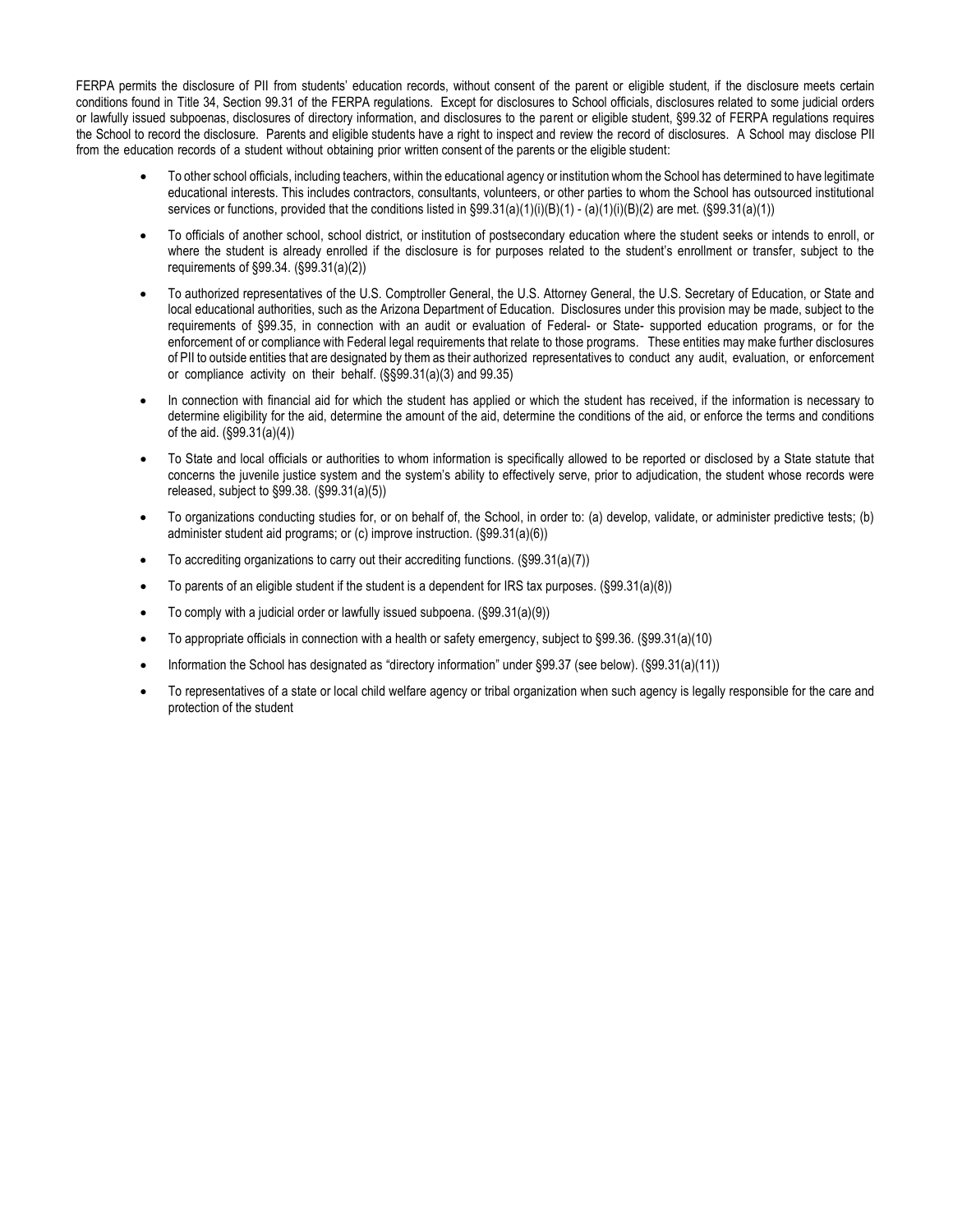## **NOTICE FOR STUDENT DIRECTORY INFORMATION RELEASE**

Federal law (specifically, the Family Educational Rights and Privacy Act or "FERPA") requires that the School, with certain exceptions, obtains your written consent prior to the disclosure of personally identifiable information from your child's education. FERPA provides many exceptions to the written consent requirement. For example, personally identifiable information from education records may be released to other school or School officials, to other schools where your child seeks to enroll, to the Arizona and United States Department of Education, and under other exceptions provided by law.

Another exception to the written consent requirement is for information designated as "directory information." Directory information is information that is typically not considered harmful to disclose. Before the School may release directory information without your written consent, it must first inform you of those items that the School will designate as directory information, and provide you an opportunity to opt-out. The School has taken care to balance safeguarding your child's information with ensuring that your child is informed of various opportunities and activities. Accordingly, the School has decided to designate the following information as "directory information" (information that can be released without your written consent):

- **Student's name\***
- **Student's parents' names**
- **Student's home address\***
- **Student's home telephone number\***
- **Student's School assigned electronic (e-mail) address\***
- **Student's current school of attendance**
- **Student's major field of study**
- **Student's photograph**
- **Student's grade Level (9th, 10th etc.)**
- **Student's enrollment status (part time or full time)**
- **Student's honors and awards received**
- **Student's dates of attendance (semester, quarter, etc., not specific days in school)**
- **Student's participation in officially recognized activities and sports**
- **Student's height, weight and athletic number if member of an athletic team**
- **Student's most recently attended educational agency or institution**
- **Class rank by percentages (for example, top 10%, top 20%)\***
- **Class rank by GPA (for example, 3.0 and above)\***

NOTE: The items with an asterisk (\*) are designated by the School as directory information only if the information is being released to: 1) Colleges, universities, and prospective employers for purposes of recruitment, notification of scholarship offers or job opportunities, and similar purposes; or 2) ASU Preparatory Academy-affiliated and approved groups or vendors [e.g. student groups and clubs (yearbook, student newspapers, student council, marching band, National Honor Society, and the like); student athletic teams; parent booster clubs; site council; parent-teacher groups; graduation vendors (photographs, caps and gowns, announcements), and the like]. This information will not be considered "directory information" if being requested by an individual or group that does not conform to the requirements above (e.g. for-profit business that are not School-approved vendors, outside media groups, and the like). In those circumstances, the information designated with an asterisk (\*) will only be released if written consent is provided by the parent/guardian or eligible student.

There are various pros and cons to directory information that you must weigh as a parent. If you opt-out of directory information, the School will not release your child's information to colleges, recruiters, or other entities providing scholarship opportunities. Your child may also miss opportunities to be on vendor lists for graduation announcements, yearbook opportunities, or other student lists for participation in clubs and activities, or his/her achievements may not be publicized in School announcements.

Another item to consider is that two federal laws require the School to provide military recruiters, upon request, with the following information – names, addresses and telephone listings – unless parents have advised the School that they do not want their student's information disclosed without their prior written consent.

If you do not want any or all directory information about your student to be released to any person or organization (including School groups) without your prior signed and dated written consent, you must notify the School in writing by [filling out this opt-out form.](https://asuprep.asu.edu/sites/default/files/ferpa_opt_out.pdf)